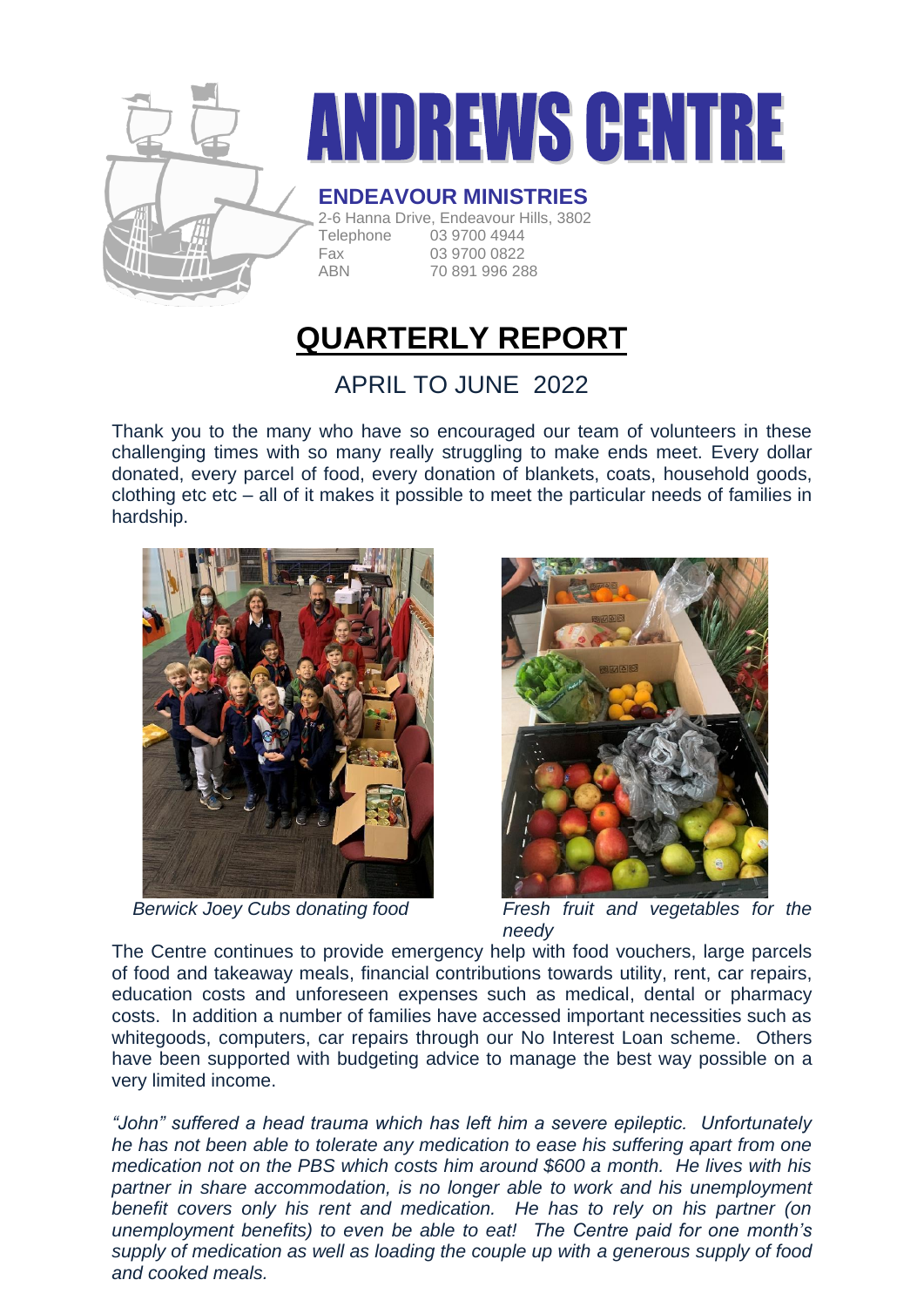Thanks to donations of medical aids such as wheel chairs, wheelie walkers, crutches, shower chairs etc we have been able to save considerable expense related to either purchasing or hiring this equipment. Our two loan cars have also been a great help to families who would otherwise find it difficult to get to work or medical appointments. At the moment one is being used to get a single dad to and from work after his own car was damaged in a car accident. The other is supporting a single mother of four who needs to be able to access medical help and also transport her teenage daughter to school.

As many would be aware, around 720 refugee families who have recently escaped Afghanistan are now living in the Doveton, Dandenong, Endeavour Hills and Hampton Park areas. We have helped a number of these families with everything from food and food vouchers to clothing, sheets and blankets and help with medical expenses. The Andrews Centre also has a worker from Jobs Victoria on hand to help these and many others with possible job opportunities.

The shortage of housing and consequent rise in rental costs has meant a number of low income families are really struggling to stay on top of household expenses. The smallest unforeseen expense can mean they fall behind in rent and face imminent eviction at a time when finding alternate accommodation is extremely hard. As well as high rental costs, of course, is the rise in the cost of utilities, petrol and food. It really is a very difficult time for the poorest in our community to be able to manage. The Andrews Centre is providing vital support to many who do not know where else to turn.

*"Joanne" has just given birth to her fifth child. Her husband was injured playing sport and has had two weeks off work. This, coupled with two contributing family members leaving the home, has meant they are now behind in rent and have received a Notice to Vacate. Judy was absolutely desperate and came to us for help to try to get the money together to avoid eviction. The Centre provided immediate assistance and also helped with budgeting and referrals to help the family achieve more secure tenure into the future.*

*"Mary is a single mother with two grown up sons. One son has moved out and the other son living with her has an intellectual disability requiring her care and support. Mary is in private rental and survives on casual work as the Jobseeker allowance would not even cover the cost of her rental. The only work she has been able to get is in childcare over 30 km from her home. Unfortunately she fell behind in rent due to Covid restrictions on work and has struggled to make up consequent rental arrears. Recently she lost another week's pay due to suffering badlly with arthritis which meant that her doctor ordered her to have a week off work. The Centre has helped her to get back on track with rent, covering her arrears. She was also given advice around seeking a carer's payment and/or support from NDIS. In a recent note she stated the following:-*

*…Dear Judy firstly I just wanted to say a huge thank you for all your help not just help with my rent but the chat we had on Friday really helped me feel less alone and isolated. I have spend the weekend researching NDIS and other help…*

We were also able to help this mother with a double bed and mattress for her son delivered by our volunteers in the Andrews Centre van

#### EMERGENCY HOUSING

This is such a vitally important part of our work in the present difficult climate. At the moment we have four families in our four units – all of whom have been victims of domestic violence. One little family includes a baby only 12 weeks old! It is always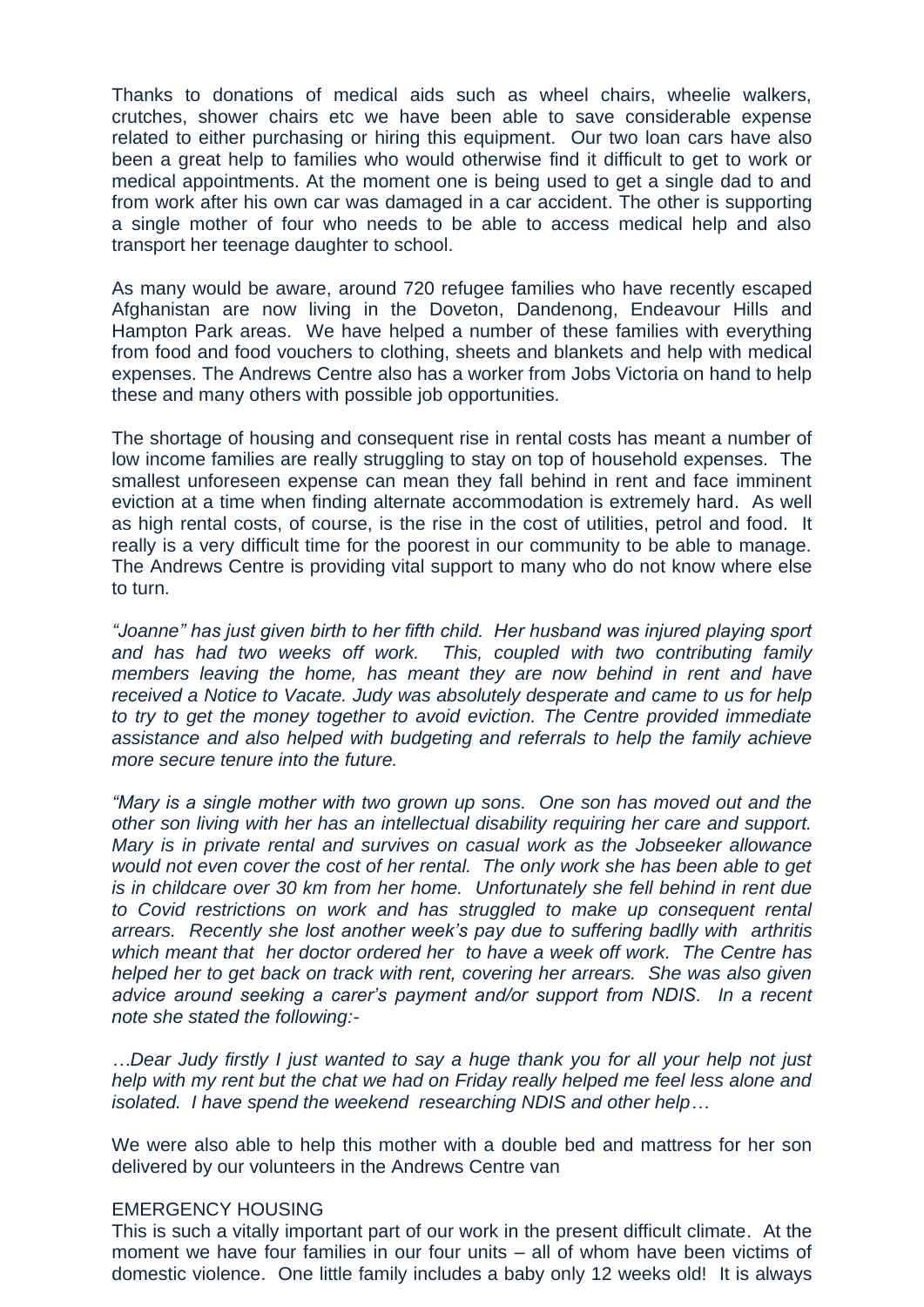a challenge to keep on top of maintenance issues in these units and we are very grateful to Alan Lesich for the vital role he plays as our housing maintenance manager.



We are also very grateful for the contribution of Men's Shed and Brian Hall when we had to do a major re-paint and repair of one of our vacated units. They did a wonderful job painting, repairing and installing new ovens and rangehoods.

Endeavour Op Shop To The Rescue



*Liz doing a morning sort Endeavour Op Shop*

*"Harry" is a young man who has been sleeping rough for a number of weeks now. He came to us in dire need of some decent clothing, some shoes and socks. The girls in the shop made it their mission to find him some warm and clean shirts, trousers, shoes and a winter jacket. He came with his case worker who was given a K-mart voucher to purchase clean socks and underwear for "Harry" while he had a shower and hot meal at the Centre. "Harry" had tears in his eyes when he emerged from the bathroom in his clean, neat and rather attractive outfit!* 

Having our shop "on site" has been a great help, especially as the cold weather leaves many seeking warm clothing and blankets to counter the winter chill! Even with the small amount charged, many families on low income are delighted with the good quality clothing they have been able to afford! The community support for our little shop is nothing short of amazing and we are so grateful for what the shop provides towards supporting the work of the Andrews Centre. We have many volunteers there who have been with us for over 20 years and they continue to provide a wonderful service. A special thank you to our faithful team of early morning sorters – Andy, Liz, Peg and Lorraine – who brave the cold early every morning to sort donations ready for the shop to open.

#### MONDAY MEALS

Every Monday our meals team in Dandenong provide many homeless with the chance to have a hot shower and shave before being served a choice of meat or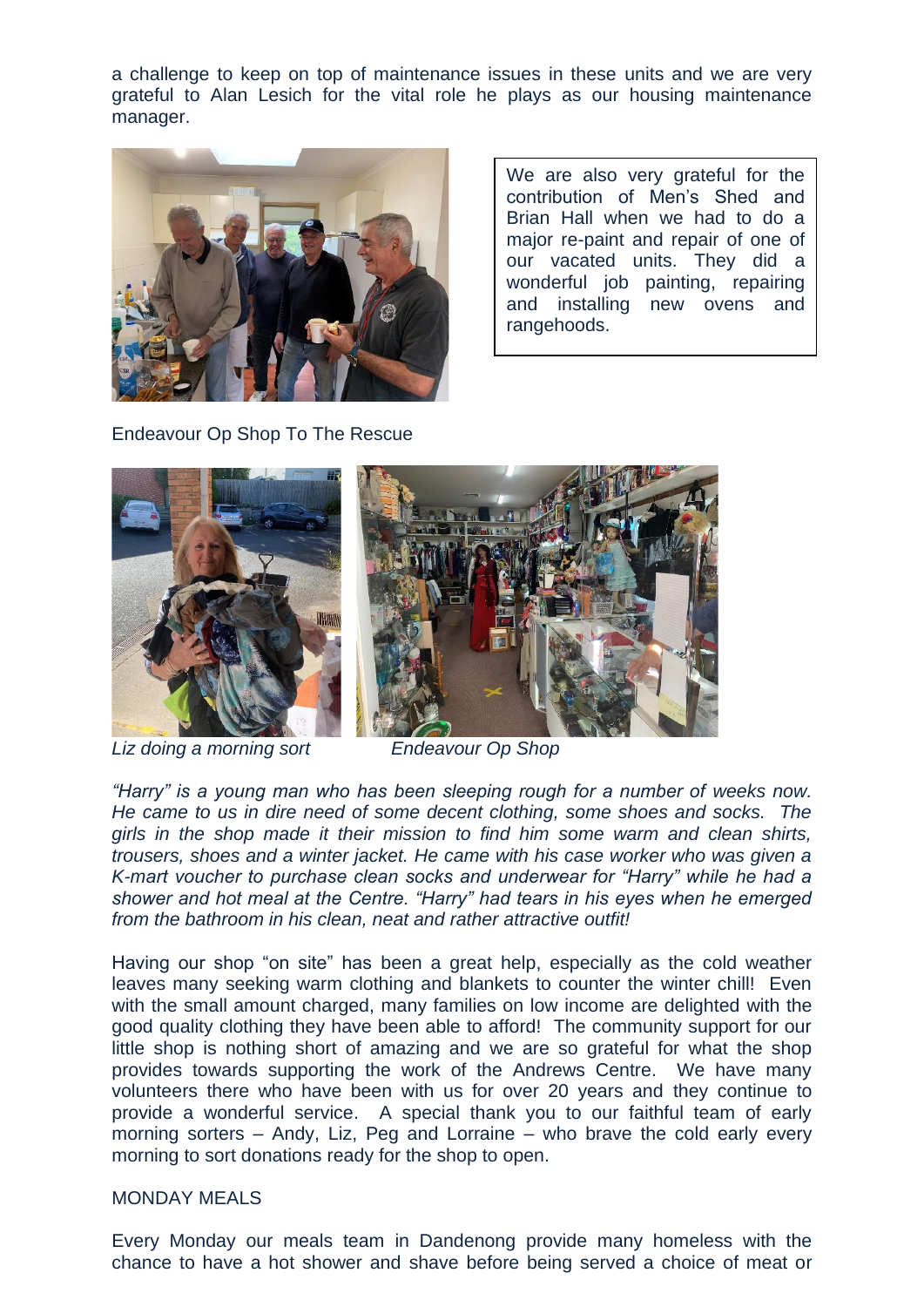vegetarian hot lunch and a dessert The mobile shower truck has been a wonderful addition every week. Guests are also sent home with extra "goodies" including fruit or left over meals. Thanks to Kogo, some will be provided with warm beanies and scarves this winter. Rotary and Dandenong police help out every week and over 140 meals are served, providing nutrition, helpful advice and good company for many who struggle to make ends meet but are often socially isolated and struggling with mental health issues. Thanks to Reclink, the Monday Meals' quests are also provided the opportunity to participate in some physical activities after the meal in the multi-purpose sports ground at St James.



#### TAKE-AWAY MEALS

Thanks to the generous support of Sue Bracher, our Andrews Centre "chef extraordinaire", we are able to keep a stock of delicious takeaway meals in the freezers to be given away primarily to the homeless, or those in boarding houses who do not often get to cook a nutritious meal for themselves. Around 60 meals are cooked and stored each fortnight.

#### EASTER FUN DAY

We celebrated Easter with the children of a number of the families who have sought our help over the last year or so. It was great fun as the children did crafts, played games, did an Easter egg hunt and even joined in a Chicken dance!! There were prizes for the best colourings and, of course, we had a visit from Easter bunny!





*Easter Bunny entertaining the children Making Easter baskets*

#### RENOVATIONS!



Thanks to the hard work of our Management Committee, we have created a nice new patio area at the side of the Andrews Centre. It is hoped we might be able to use it for outdoor meals in the summer months. Meanwhile over the winter months, thanks to Ian Ferguson, we also have a good supply of wood.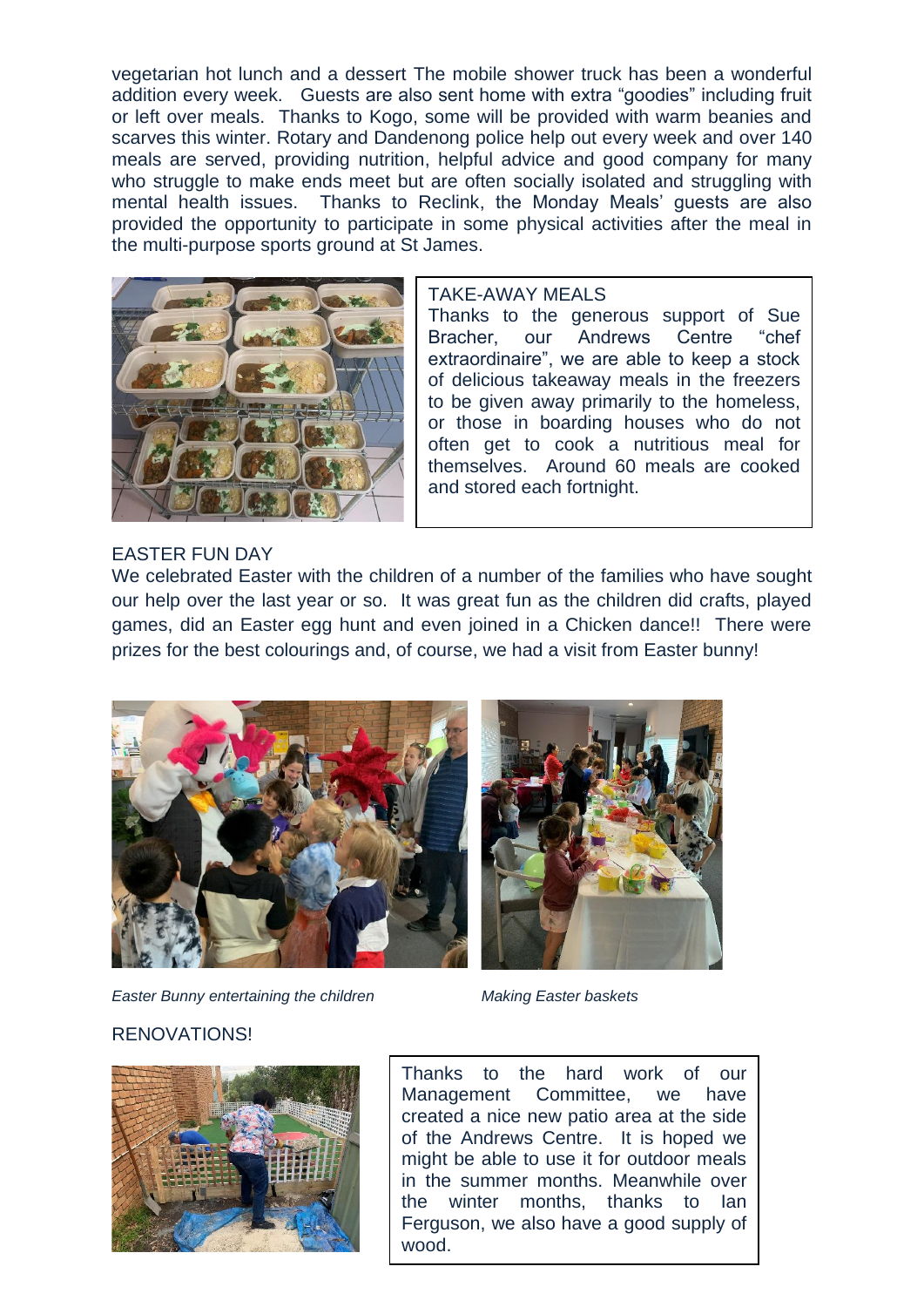#### COUNSELLING

All our counselling and psychology team are incredibly busy trying to make room for the many seeking their help and support. Unfortunately, the numbers seeking help remain quite overwhelming. Covid lockdowns have certainly taken their toll on many who were already fragile and struggling with mental health issues. It is good to see the intersection between the work of the counsellor and the emergency relief team in terms of meeting the needs of some of the most needy seeking counselling.

*"Jenny" is a mother of four who has recently lost her husband to cancer and the grief counselling she has received both before and after his death has been a great help to her. In addition, the Centre has been able to support her with food and vouchers and legal advice. One of her children has also been helped with counselling.*

Starting late May three of our team began the long-awaited PEERS program for teenagers who struggle with forming and keeping friendships. This can be a major concern as it impacts seriously on the mental health of many young people. They can become highly anxious, socially isolated, sometimes bullied, and can end up refusing to attend school. The program involves two concurrent groups – one for the teenagers themselves and one for their parents so that they are helped to know how best to support their son or daughter.

#### **LEGAL ADVICE**

It remains invaluable to be able to access advice from Noel on issues related to the law. This advice can be very helpful to many who feel disempowered and at a loss to know how to deal with particularly stressful personal situations.

The type of issues he addresses, either himself or by directing people to relevant other helps include: tenancy issues, elder abuse issues, car accident and infringements, information on Wills and Powers of Attorney, advice around supporting incapacitated seniors or children. He also provides Statutory Declarations relating to loans.

#### **MIGRANT ENGLISH**

Heather and Judy continue to provide one on one English classes to support migrants wanting to improve their ability to communicate both verbally and in written form.



#### **READING AND LEARNING PROGRAM FOR TODDLERS**

Working with Endeavour Hills library The Andrews Centre has hosted a most delightful program each Friday for parents with children two years old or younger. The program is designed to help parents to promote early literacy in their young children and it is a real joy just to watch how these children are engaged via books, songs and actions. The program has been provided without any cost and the children have even gone home with extra books to enjoy.